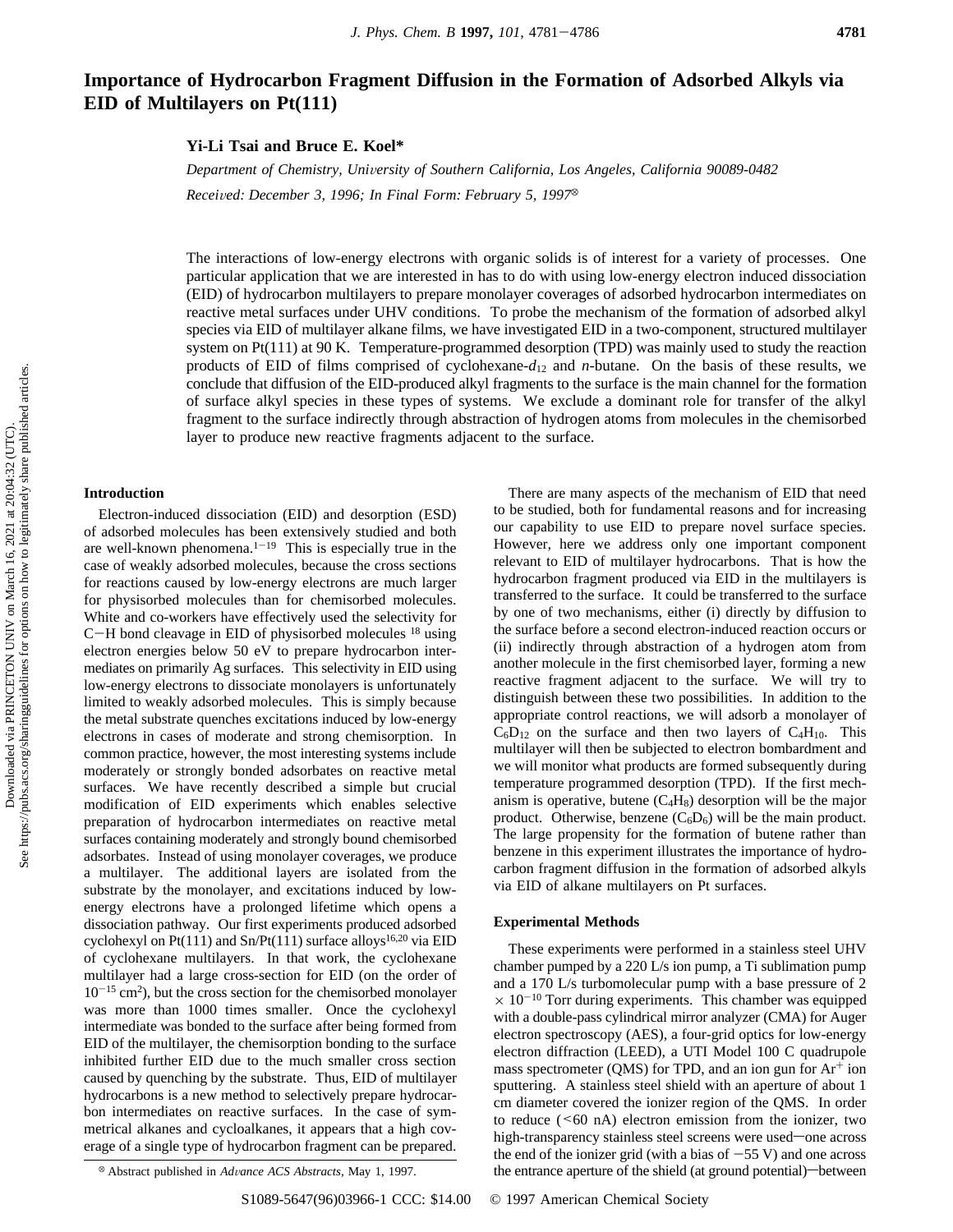

**Figure 1.** TPD spectra for 3 ML cyclohexane- $d_{12}$  (C<sub>6</sub>D<sub>12</sub>) adsorbed on Pt(111) at 95 K (a) without electron exposure and (b) after electron bombardment.

the ionizer region and the sample. The TPD measurements were made with the sample placed 1 mm in front of the entrance aperture of the QMS shield, in line-of-sight with the QMS ionizer, and using a linear heating rate of 4 K  $s^{-1}$ .

A variable-energy electron gun  $(5-1000 \text{ eV}$ , Kimball Physics, Model FRA-2X1-2) was used in these experiments. Low-energy EID was carried out using an incident electron beam energy of 50 eV with the sample grounded. The incident beam current was  $1 \mu$ A, as measured with a sample bias of  $+225$  V, defocused over the entire sample. The uniformity of the electron beam over the sample was checked by measurements using a faraday cup. The fwhm of the electron beam intensity at the sample position (1.0 in. from the end electron gun optics) was 9 mm diameter, compared to the Pt(111) crystal diameter of 8 mm. The corresponding electron flux was  $1.2 \times 10^{13}$  electrons/  $(cm<sup>2</sup>·s).$ 

The Pt(111) single crystal (Atomergic, 5N purity) was cleaned using a standard procedure reported previously.<sup>21</sup> AES and LEED were used to check the Pt(111) surface prior to each experiment. A substrate temperature of  $85-1200$  K could be achieved with resistive heating through two Ta wires spotwelded to the crystal in direct contact with a Cu block that served as a liquid nitrogen reservoir. The sample temperature was monitor by a chromel-alumel thermocouple spot-welded on the edge of the crystal.

The gases used in these experiments included cyclohexane $d_{12}$  (C<sub>6</sub>D<sub>12</sub>, Cambridge Isotope Laboratories, 99.7% D) and n-butane (C4H10, Matheson, 99.9%). Cyclohexane was used after several cycles of freeze-pump-thaw to remove dissolved air, and butane was used as received in a lecture bottle without further purification. The purity of all of the gases were checked in situ using the QMS.

## **Results**

Figure 1a shows TPD spectra following adsorption of a 3-monolayer (ML) film of cyclohexane-*d*<sup>12</sup> on Pt(111) at 90 K. Signals from the QMS at 2, 3, 4, 20, 32, 36, 60, 64, 84, 92, 95, 96, 164, and 188 amu were monitored during TPD. These masses were chosen to elucidate possible products including  $H_2$ , HD,  $D_2$ ,  $CD_4$ ,  $C_2D_x$ ,  $C_4D_x$ ,  $C_6D_x$ , and  $C_{12}D_{10}$  (biphenyl from dimerization of C<sub>6</sub>D<sub>5</sub>). On Pt(111), molecular C<sub>6</sub>D<sub>12</sub> desorbs in peaks at 226 and 150 K due to the chemisorbed monolayer and physisorbed multilayer, respectively. The coverage of the cyclohexane monolayer is about  $0.19$  ML, $^{22}$  and about 31% of the monolayer desorbs molecularly during TPD, <sup>23</sup> and



**Figure 2.** TPD spectra for 2.6 ML *n*-butane  $(C_4H_{10})$  adsorbed on Pt(111) at 90 K (a) without electron exposure and (b) after electron bombardment.

so the area of the cyclohexane TPD peak at 226 K corresponds to  $0.06$  ML.  $D_2$  (4 amu) resulting from cyclohexane dehydrogenation desorbs in a major peak at  $345$  K. This  $D_2$  evolution is desorption rate-limited on Pt(111) and cyclohexane dehydrogenation is initiated at about  $180-195$  K.<sup>24, 25</sup> The structure in the  $D_2$  TPD spectra above 400 K, and thus the average C:D stoichiometry of surface species differs slightly from the analogous H2 TPD spectra resulting from cyclohexane dehydrogenation.<sup>20,23</sup> In separate experiments using  $C_6H_{12}$ , we obtained good agreement with the previously reported H<sub>2</sub> TPD results,20, 23 and so the differences must correspond to kinetic isotope effects on the dehydrogenation kinetics. The peaks at 150 and 226 K for all of the TPD spectra are due to cracking fractions of  $C_6D_{12}$  in the QMS ionizer. As we will see below, benzene  $(C_6D_6)$  and cyclohexene  $(C_6D_{10})$  are the key products of EID of multilayer cyclohexane on Pt(111), but desorption of these products is not observed in the TPD spectra in Figure 1a without electron influence.16, 20

Prior to the TPD spectra shown in Figure 1b, a 3 ML cyclohexane- $d_{12}$  film on Pt(111) at 90 K was subjected to an electron bombardment of  $3.6 \times 10^{15}$  electrons/cm<sup>2</sup>. Comparison to the TPD results in Figure 1a shows that the  $C_6D_{12}$  monolayer desorption peak at 226 K was nearly eliminated and desorption of  $C_6D_6$  and  $C_6D_{10}$  now occurs in peaks at 420 and 293 K, respectively, after EID.  $D_2$  desorption occurs with a much larger yield with peaks at 318 and 420 K, along with a broad feature that extends to about 800 K in Figure 1b. No mass 56  $(C_4D_4)$ , except the cracking fraction expected from  $C_6D_{12}$  at 150 K and  $C_6D_6$  at 420 K was observed. This is very important since the 56 amu intensity corresponds to the key product following EID of multilayer *n*-butane, which we are going to use in the twomolecule systems reported on below. This is also the reason why we selected cyclohexane- $d_{12}$  rather than the perhydridocyclohexane for these experiments.

The results presented in parts a and b of Figure 1 are fully consistent with our previous studies of  $C_6H_{12}$  on Pt(111).<sup>16,20</sup> Furthermore, we determined that the *total* EID cross section for these cyclohexane multilayers was about  $1.0 \times 10^{-15}$  cm<sup>2</sup> , as measured by the decrease in the cyclohexane monolayer desorption peak area. This value is similar or higher than in previous reports of EID cross-sections for hydrocarbon films using electron energies in the range  $30-55$  eV.<sup>10,13,16,18,26</sup>

Figure 2a shows the TPD spectra of 2.6 ML *n*-butane adsorbed on Pt(111) at 90 K. The *n*-butane  $(C_4H_{10})$  desorbs in peaks at 186 and 124 K from the monolayer and multilayer film, respectively. This is consistent with our previous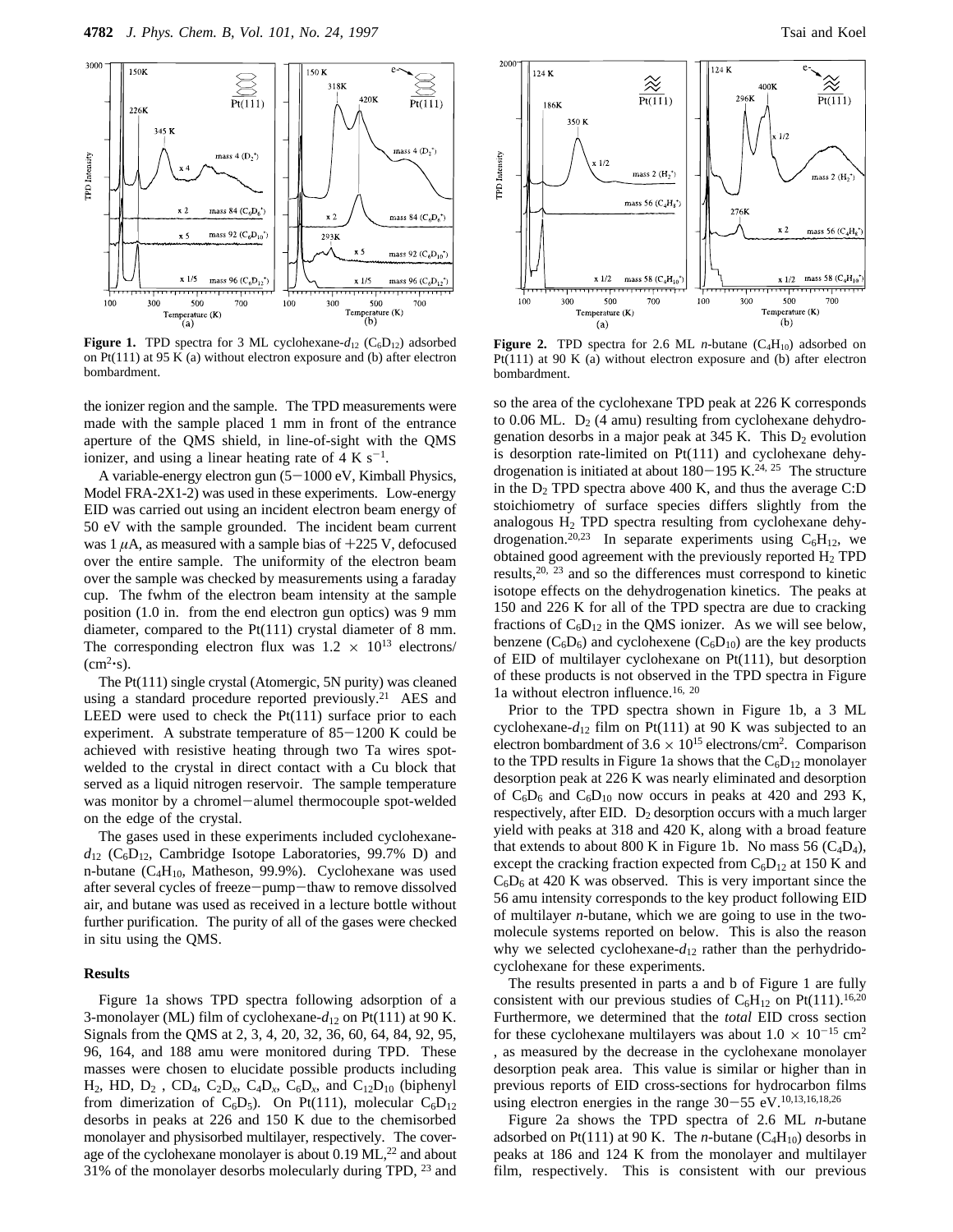results, <sup>27</sup> and we can estimate the monolayer coverage to be about 0.21 ML.<sup>22</sup> The C<sub>4</sub>H<sub>8</sub> yield is only due to a cracking fraction of butane, and the  $H_2$  yield above 250 K is due to coadsorbed hydrogen from the background; very little thermal decomposition of *n*-butane occurs <sup>27</sup> and AES after TPD experiments showed no carbon present. The amount of coadsorbed H ( $\Theta_H \leq 0.1$  ML) is much higher than in our normal experiments but was necessitated by the longer cooling times required to achieve the lowest possible temperatures (85-90 K) that we used to stabilize the butane multilayers. This coadsorption does not affect in any way the conclusions that we will reach about hydrocarbon transport in these films.

TPD spectra after electron bombardment of a 2.6 ML *n*-butane film on Pt(111) at 90 K are given in Figure 2b. The electron exposure was  $3.6 \times 10^{15}$  electrons/cm<sup>2</sup>. The desorption of *n*-butane in the monolayer peak at 186 K is strongly reduced after this electron bombardment. In addition,  $H_2$  TPD showed the sharp peaks and features that are characteristic of sequential dehydrogenation of surface hydrocarbons on Pt(111), and this desorption continued out to about 950 K. Butene  $(C_4H_8)$ desorption at 230 and 270 K in Figure 2b constitutes a primary product in TPD. No other products were observed. The lowtemperature peaks in both the  $H_2$  and  $C_4H_8$  spectra are due to cracking fractions of butane. We do not expect a single type of surface bound species to be produced by EID of *n*-butane multilayers, since there are two kinds of C-H bonds in the molecule-primary and secondary  $C-H$  bonds. Assuming no propensity for the dissociation of one type of bond, we should produce both butyl and isobutyl groups on the surface. This is of little consequence in these studies. We only rely on the selectivity to produce butene from EID of butane and benzene from EID of cyclohexane.

We also note that the small molecular desorption yield of cyclohexane or butane following electron bombardment is not due to insufficient electron dose to form a monolayer equivalent of alkyl groups. Additional electron exposures do not produce smaller molecular desorption peaks. Thus, we conclude that this yield is due to low-temperature facile rehydrogenation of surface-bound hydrocarbon fragments.

Figures 1 and 2 set the stage to investigate the role of hydrocarbon fragment diffusion in the alkyl formation mechanism for EID of multilayer hydrocarbons on transition metals. In the following, we investigate using TPD the products from "structured" hydrocarbon multilayer films using a two-molecule system of  $C_6D_{12} + C_4H_{10}$  exposures.

We know that the cross-section for EID of the hydrocarbon in the chemisorbed monolayer is much less (about 3 orders of magnitude) than that for EID of hydrocarbons in physisorbed multilayers, both from our previous studies<sup>16</sup> and as confirmed in this work.

Regarding the structure of these mixed films, extensive intermixing of the butane and cyclohexane layers does not seem to occur during deposition at 90 K. This is supported by the related work of Raval and Cooper <sup>28</sup> using FTIR to study cyclohexane multilayers on  $Ni(111)$ , and also by the results shown in Figure 3. Here, we exposed the  $Pt(111)$  surface to form 1 ML cyclohexane-*d*<sup>12</sup> followed by two layers of n-butane at 90 K. TPD spectra from this sample are consistent with only minimal intermixing and consistent with the layered molecular structure depicted schematically in the top right corner for this two-molecule system. We observed a large chemisorbed cyclohexane peak, no physisorbed cyclohexane peak, and a large HD yield with a peak at 350 K which is characteristic for cyclohexane thermal decomposition. No desorption peak at 186 K characteristic of butane in the first monolayer is observed.



**Figure 3.** Thermal desorption spectra from TPD after preparation of the multilayer on Pt(111) at 90 K by the procedure preadsorbed 1 ML cyclohexane-*d*<sup>12</sup> followed by a 2 ML dose of *n*-butane.

The peaks at 226 K for masses 56 and 58 are due to a  $C_4D_4$ and C<sub>4</sub>D<sub>5</sub> crack of cyclohexane. This TPD experiment provides a "worst-case" scenario since the multilayer film is heated during TPD and intermixing is much more facile at these elevated temperatures than at 90 K. However, this particular structure with the more strongly adsorbed hydrocarbon  $(C_6D_{12})$ in the monolayer also effectively decreases intermixing since it is more difficult to displace cyclohexane from the monolayer compared to that for butane in the reverse structure that we will discuss later.

Figure 4 shows the TPD results after electron bombardment  $(3.6 \times 10^{15} \text{ electrons/cm}^2)$ , with the sample at 90 K, of the same structured multilayer film as used for Figure 3. In this case, a large decrease in the cyclohexane monolayer peak and a large increase in the cyclohexane multilayer peak occurs, due to displacement of cyclohexane from the monolayer during EID. The loss of the cyclohexane monolayer is not due mainly to EID of cyclohexane since no benzene is formed (mass 84) and the  $D_2$  TPD peak area is greatly decreased. In contrast to Figure 3, we now see a peak at 276 K for mass 56 due to butene  $(C_4H_8)$ formation and a large  $H_2$  evolution characteristic of the decomposition of surface butyl species. A small amount of  $C_6D_{11}H$  desorption is observed, accompanied by some HD and a very small amount of  $D_2$  desorption, since displacement of cyclohexane from the monolayer into the physisorbed layers by butyl fragments bonding to the surface now allows efficient EID of physisorbed cyclohexane and the associated subsequent chemistry on the surface.

In order to verify and provide a cross check on these results, we repeated these experiments but with the order of the hydrocarbon exposure reversed to form the reversed structure-a chemisorbed monolayer of n-butane with two additional physisorbed layers of cyclohexane-*d*<sup>12</sup> on Pt(111) at 90 K. TPD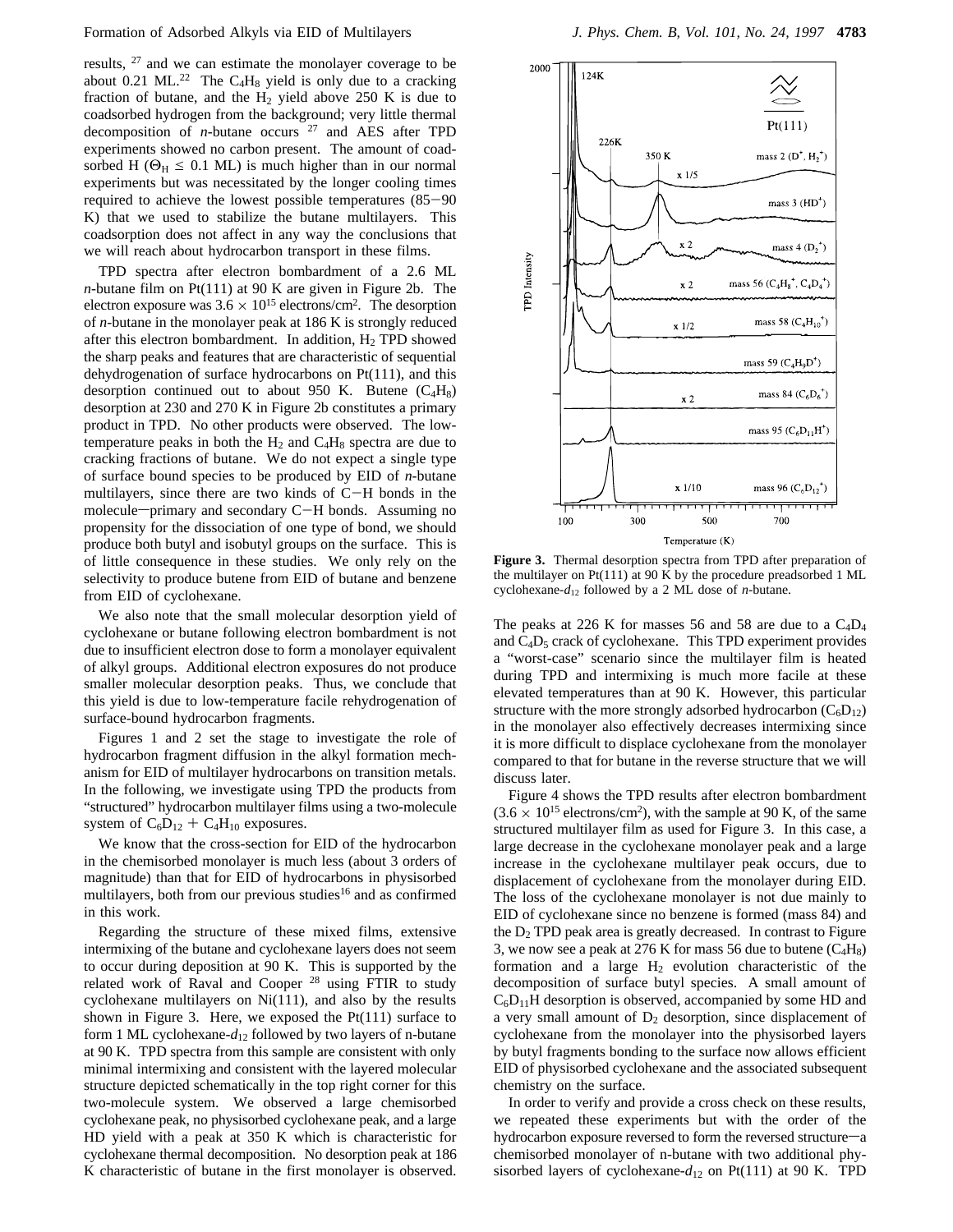

**Figure 4.** TPD spectra following EID of the multilayer on Pt(111) at 90 K prepared by the procedure preadsorbed 1 ML cyclohexane-*d*<sup>12</sup> followed by a 2 ML dose of *n*-butane.

results from this multilayer film with no electron bombardment are shown in Figure 5. In this case, extensive intermixing occurs, but this happens mainly at temperatures higher than 90 K that are encountered during TPD based on the TPD spectra after EID at 90 K shown later in Figure 6. In Figure 5, butane desorption mainly occurs from a multilayer state and a large desorption of cyclohexane-*d*<sup>12</sup> is seen from both monolayer and multilayer states. A large  $D_2$  desorption is seen due to decomposition of cyclohexane, with a characteristic peak at 350 K.

Electron bombardment  $(3.6 \times 10^{15} \text{ electrons/cm}^2)$  of the same preadsorbed structured molecular film as probed in Figure 5 on Pt(111) at 90 K produced the TPD results shown in Figure 6. The most important observations are the formation of a benzene  $(C_6D_6)$  peak at 420 K and very little butene  $(C_4H_8)$ formation in a peak near 276 K. The peak for mass 56 at about 420 K is a cracking fraction of  $C_6D_6$  in the QMS ionizer. In Figure 6 we also see a high yield of  $D_2$  desorption with a characteristic profile for EID of physisorbed cyclohexane, as shown in Figure 1b. Thus, the same surface bound intermediate is indicated for both experiments.

### **Discussion**

The current understanding of EID of physisorbed hydrocarbons at 50 eV incident electron energies is that impact ionization occurs, this process is highly selective for breaking a C-H bond compared to a C-C bond, and only one C-H bond is broken.16,18 For physisorbed monolayers, it is fairly obvious that bonding of the reactive fragment from EID to the metal surface should readily occur. It is this strong bonding to the surface that decreases subsequent EID reactions of the chemisorbed species and greatly protects the fragment from further decomposition. An outstanding question is how the reactive



**Figure 5.** Thermal desorption spectra from TPD after preparation of the multilayer on Pt(111) at 90 K by the procedure preadsorbed 1 ML *n*-butane followed by a 2 ML dose of cyclohexane- $d_{12}$ .

fragments produced by EID of hydrocarbon *multilayers* are transferred to the surface. Two mechanisms for saturated hydrocarbons are feasible: (i) direct transfer of the hydrocarbon fragment to the surface by diffusion, accompanied by displacement of any weakly bound surface species; and (ii) indirect transfer through abstraction of a H(D) atom from another molecule in the first chemisorbed layer (by either product of the impact ionization, i.e., H(D) or the hydrocarbon fragment) producing another reactive fragment in the monolayer which binds to the surface. If the multilayers contain unsaturated bonds, e.g.,  $C=C$ ,  $N=O$ , etc., then addition reactions could also occur, but this is not the case here.

We have used EID of structured hydrocarbon multilayers of cyclohexane and butane to address this important question. EID of the individual component films leads to easily identifiable different products. EID of physisorbed cyclohexane layers using 50 eV electrons leads to surface bound cyclohexyl fragments that dehydrogenate to produce cyclohexene and benzene in a subsequent TPD experiment. A large  $D_2$  desorption is also seen in TPD due to D evolution from the initial EID process and decomposition of cyclohexene and benzene. When physisorbed butane layers are subjected to electron bombardment at 50 eV, EID leads to surface bound butyl or isobutyl fragments that dehydrogenate to produce butene and liberate  $H_2$  in a subsequent TPD experiment. A large difference is also observed in the peak temperatures and shape of the  $H_2$  desorption in this case compared to the  $D_2$  desorption from EID of cyclohexane.

Schematic drawings of two possible mechanisms for transfer of reactive hydrocarbon fragments to the surface in EID of multilayer films are shown in Figure 7 for the two-component structured multilayer films that we utilized. Ionization of a top layer butane molecule is shown for simplicity, but any physisorbed molecule, including those in the interfacial layer between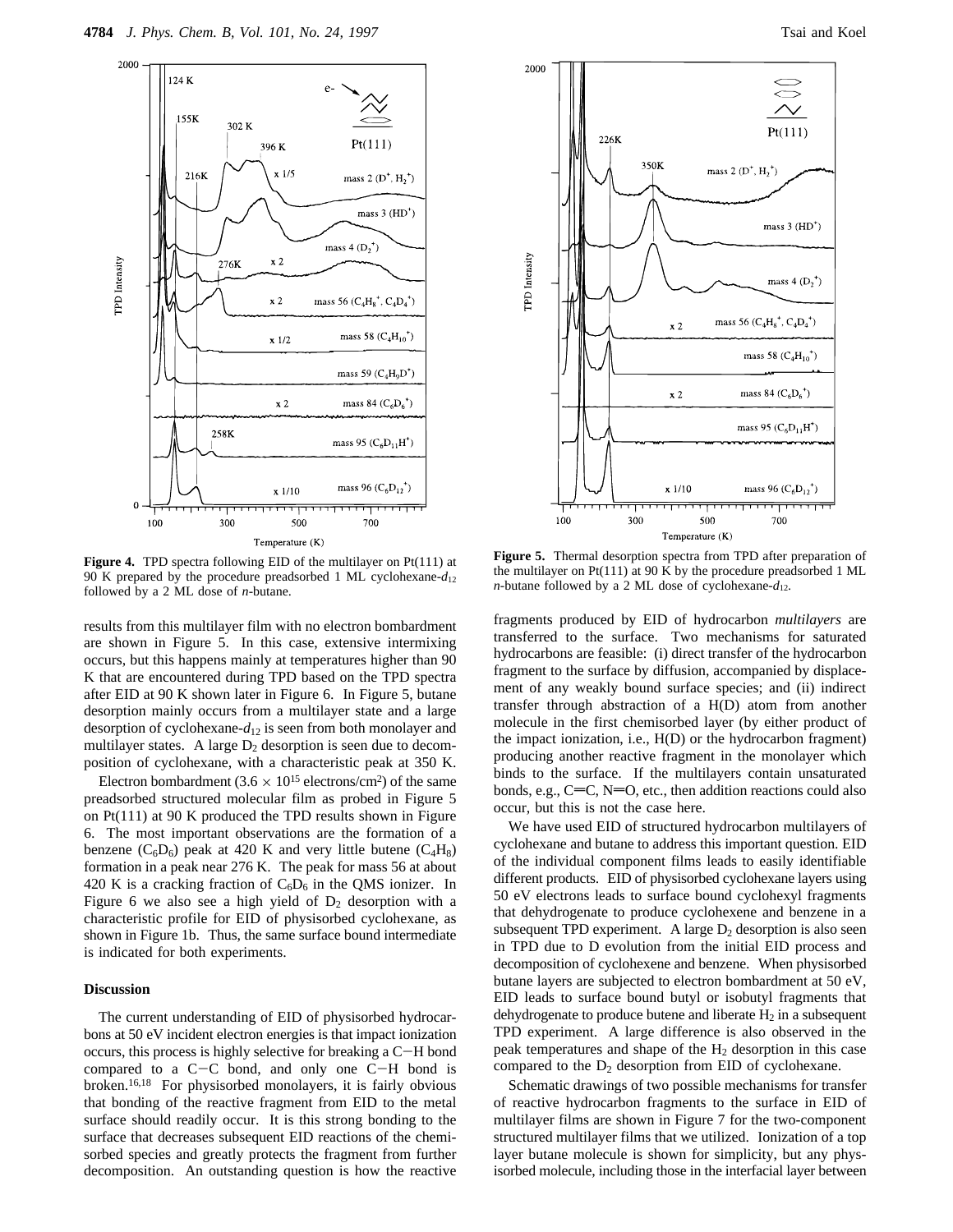

**Figure 6.** TPD spectra following EID of the multilayer on Pt(111) at 90 K prepared by the procedure preadsorbed 1 ML *n*-butane followed by a 2 ML dose of cyclohexane-*d*12.



**Figure 7.** Schematic drawing of two possible mechanisms for the transport of EID-derived fragments in hydrocarbon multilayers on metals, illustrated for one of the structured two-component multilayers studied. (a) Diffusion produces hydrocarbon fragments bound to the surface that are derived from the multilayer species. (b) Abstraction of D(H) produces hydrocarbon fragments bound to the surface that are derived from the monolayer species.

the two components, may contribute to this process. In scheme a, butyl fragments produced in the physisorbed layers diffuse and bond to the surface as adsorbed butyl species, displacing the more weakly adsorbed molecular cyclohexane. Sufficient electron bombardment of these films leads to a chemisorbed monolayer of butyl species that form butene and  $H_2$  in subsequent TPD spectra. In this case, the physisorbed cyclohexane produced by displacement during EID can also undergo EID to produce cyclohexyl fragments that then diffuse to the surface. In scheme b, butyl fragments produced in the phys-

isorbed layers abstract D from adsorbed molecular cyclohexane $d_{12}$  to produce a cyclohexyl species which immediately bonds to the surface. In this process the surface becomes covered with a chemisorbed monolayer of cyclohexyl species that form benzene and  $D_2$  in subsequent TPD spectra. If this mechanism is operative to an appreciable degree, one would also expect less selective preparation of surface alkyls since abstraction reactions presumably would not discriminate between adsorbed cyclohexyl and molecular cyclohexane, as do the EID cross sections, leading to surface species with several C-H bonds broken.

All the TPD results confirm that a direct process via diffusion to the surface of the hydrocarbon fragments from EID in multilayers is the dominant mechanism for producing surface bound alkyl groups. The key observations come from comparing Figures 4 and 6. When *n*-butane was initially present only in the top two physisorbed layers, as for Figure 4, we observed butene desorption and an  $H_2$  TPD spectrum characteristic of the decomposition of surface butyl groups. For this case too, no benzene desorption and a relatively small amount of  $D<sub>2</sub>$ desorption was observed. If abstraction was an important channel we would have also seen a large feature at mass 59 (C4H9D) which was not observed. On the other hand, we observed benzene desorption and a  $D_2$  TPD spectrum characteristic of the decomposition of surface cyclohexyl groups when cyclohexane was initially present only in the top two physisorbed layers as for Figure 6. In this latter case, a relatively small amount of butene and  $H_2$  desorption was observed. We also did not observe a large feature at mass 95 ( $C_6D_{11}H$ ) that would be expected if abstraction was an important channel.

Several possibilities exist to explain the low temperature diffusion of the hydrocarbon fragments formed from EID. First, excitation leading to C-H bond cleavage leaves the resulting fragment in a highly excited state, and diffusion within the multilayer can occur by coupling of this internal energy of the fragment to translational energy. Translational velocities away from the surface potentially lead to desorption, while an encounter with the surface during this motion would likely lead to trapping and chemisorption with an efficiency near unity. Second, to the extent that fragment *ions* are formed from EID, attraction to the surface by the image charge interaction increases the propensity for diffusion of the fragment ion to the surface.

### **Conclusions**

We have investigated the mechanism by which the reactive hydrocarbon fragments formed from EID in alkane multilayers on metal surfaces are transferred to the surface to form chemisorbed alkyl groups. We used two-component hydrocarbon films grown layer by layer on Pt(111) at 90 K, in which one component initially comprises the adsorbed monolayer and the other component is only present initially in the physisorbed bilayer on top of the monolayer. The system investigated was cyclohexane- $d_{12}$  + *n*-butane. All of the TPD results allow us to conclude that the dominant mechanism for the formation of surface alkyl groups is for the hydrocarbon fragment from EID to diffuse to the metal surface rather than abstracting hydrogen (or deuterium) atoms from adjacent molecules.

**Acknowledgment.** Acknowledgment is made to the donors of The Petroleum Research Fund, administered by the American Chemical Society, for the support of this research.

### **References and Notes**

(1) Madey, T. E.; Yates, J. T., Jr. *Surf. Sci.* **1978**, *76*, 397.